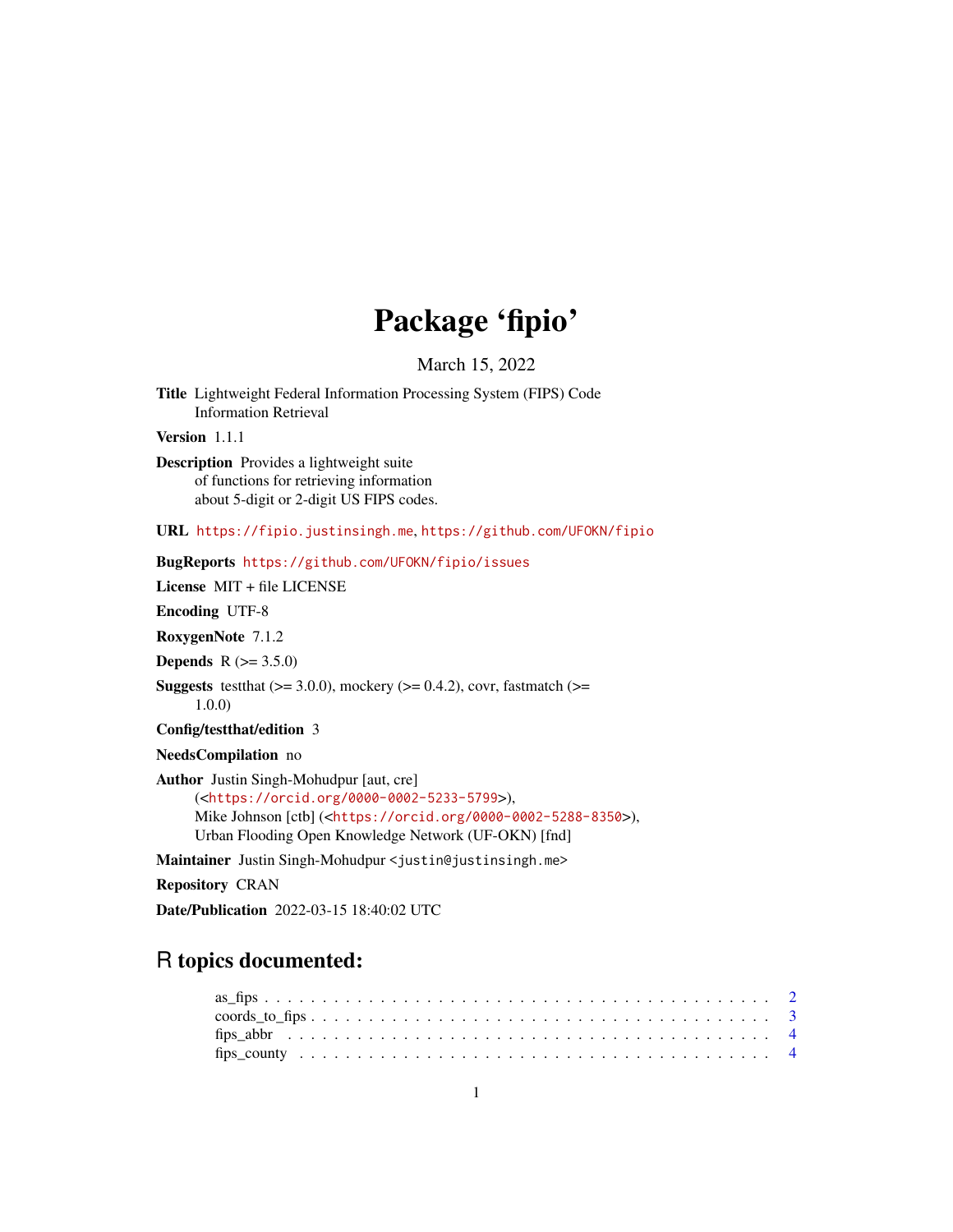#### <span id="page-1-0"></span>2 as  $\frac{1}{2}$  as  $\frac{1}{2}$  as  $\frac{1}{2}$  as  $\frac{1}{2}$  as  $\frac{1}{2}$  as  $\frac{1}{2}$  as  $\frac{1}{2}$  as  $\frac{1}{2}$  as  $\frac{1}{2}$  as  $\frac{1}{2}$  as  $\frac{1}{2}$  as  $\frac{1}{2}$  as  $\frac{1}{2}$  as  $\frac{1}{2}$  as  $\frac{1}{2}$  as  $\frac{1}{2}$  as  $\frac{1}{2}$

| Index |  |
|-------|--|
|       |  |
|       |  |
|       |  |
|       |  |

as\_fips *Convert a state name, abbreviation, or county name to FIPS codes*

#### Description

Convert a state name, abbreviation, or county name to FIPS codes

#### Usage

as\_fips(state, county = NULL)

#### Arguments

| state  | State names, state abbreviations, or one of the following: "all", "conus", "terri-<br>tories" |
|--------|-----------------------------------------------------------------------------------------------|
| county | County names or "all"                                                                         |

#### Value

a character vector

#### Examples

```
fipio::as_fips(state = "California")
fipio::as_fips(state = "NC")
fipio::as_fips(state = "Rhode Island", county = "Washington")
fipio::as_fips(c("CA", "North Carolina"), c("Stanislaus", "NEW HANOVER"))
fipio::as_fips("CONUS")
fipio::as_fips(state = "NC", county = "all")
```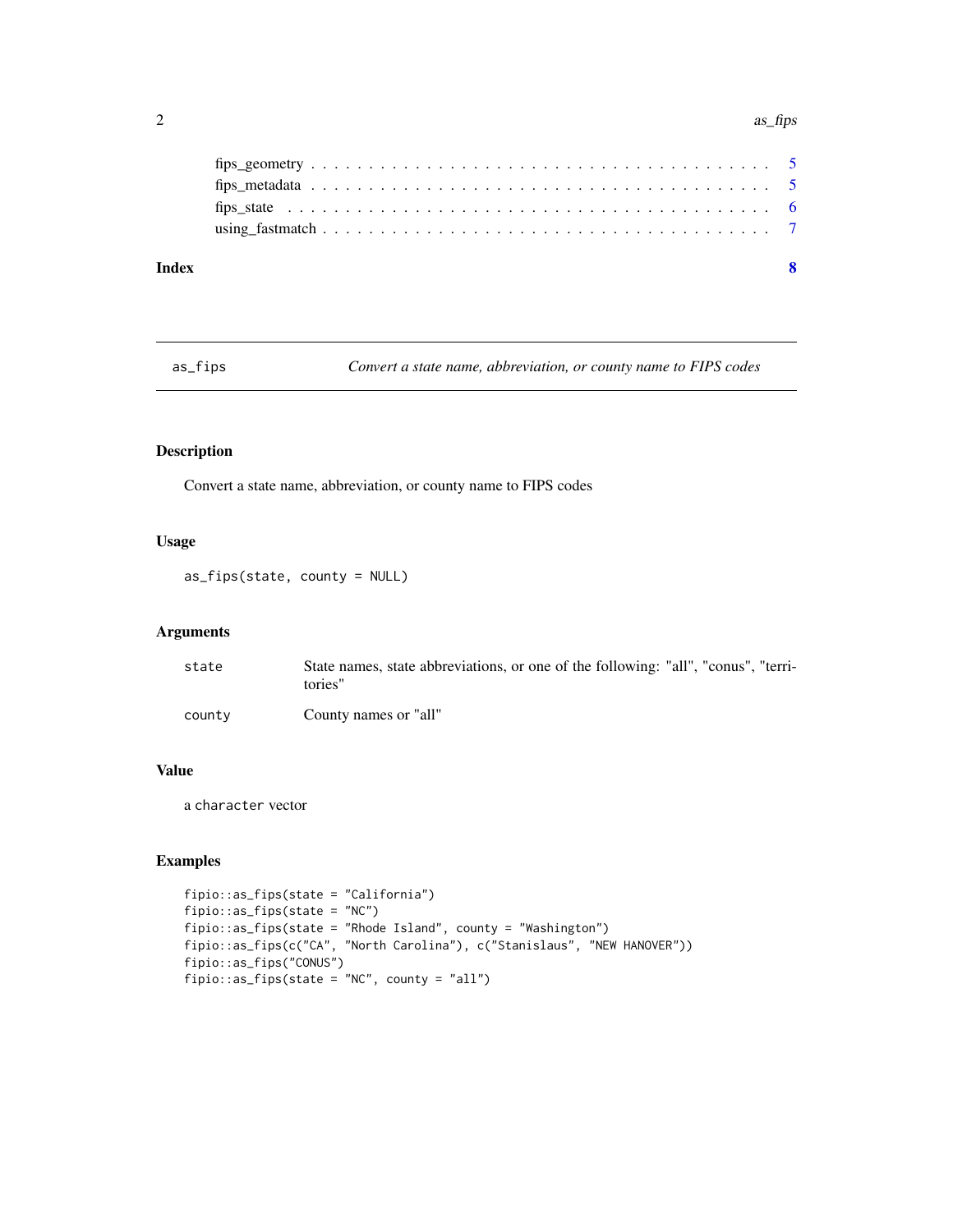<span id="page-2-0"></span>

#### Description

Associate a set of coordinates to FIPS codes

#### Usage

```
coords_to_fips(x, ...)
## S3 method for class 'sf'
coords_to_fips(x, ...)
## S3 method for class 'sfc'
coords_to_fips(x, ...)
## S3 method for class 'sfg'
coords_to_fips(x, ...)
## S3 method for class 'list'
coords_to_fips(x, ...)
## S3 method for class 'data.frame'
coordinates\_to\_fips(x, coords = c(1, 2), ...)## S3 method for class 'matrix'
coordinates\_to\_fips(x, (coordinates = c(1, 2), ...)## S3 method for class 'character'
coords_to_fips(x, y, ...)
## S3 method for class 'numeric'
coords_to_fips(x, y, ...)
```
#### Arguments

| X       | data.frame, matrix, sf/sfc/sfg object, or longitude in EPSG:4326 |
|---------|------------------------------------------------------------------|
| $\cdot$ | Named arguments passed on to methods                             |
| coords  | Coordinates columns if x is a data. frame or matrix.             |
| v       | Latitude in <i>EPSG:4326</i>                                     |

#### Value

a character vector of FIPS codes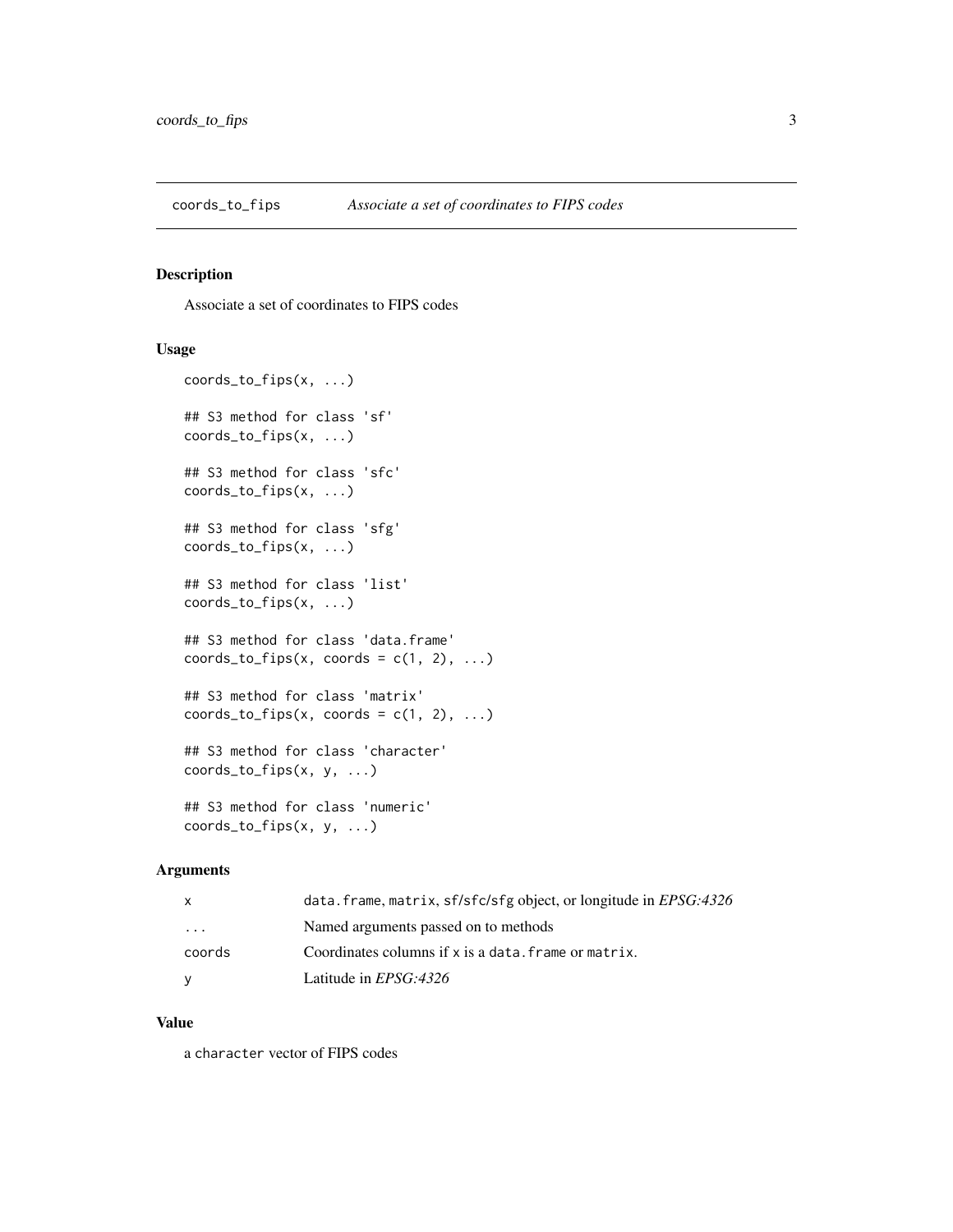#### Examples

```
# Some coordinates at UC Santa Barbara
coords_to_fips(x = -119.8696, y = 34.4184)
```
fips\_abbr *Get the state abbreviation for a FIPS code*

#### Description

Get the state abbreviation for a FIPS code

#### Usage

fips\_abbr(fip)

#### Arguments

fip 2-digit or 5-digit FIPS code

#### Value

a character vector

#### Examples

fipio::fips\_abbr("37") fipio::fips\_abbr("06001")

fips\_county *Get the county name for a FIPS code*

#### Description

Get the county name for a FIPS code

#### Usage

fips\_county(fip)

#### Arguments

fip 2-digit or 5-digit FIPS code

#### Value

a character vector

<span id="page-3-0"></span>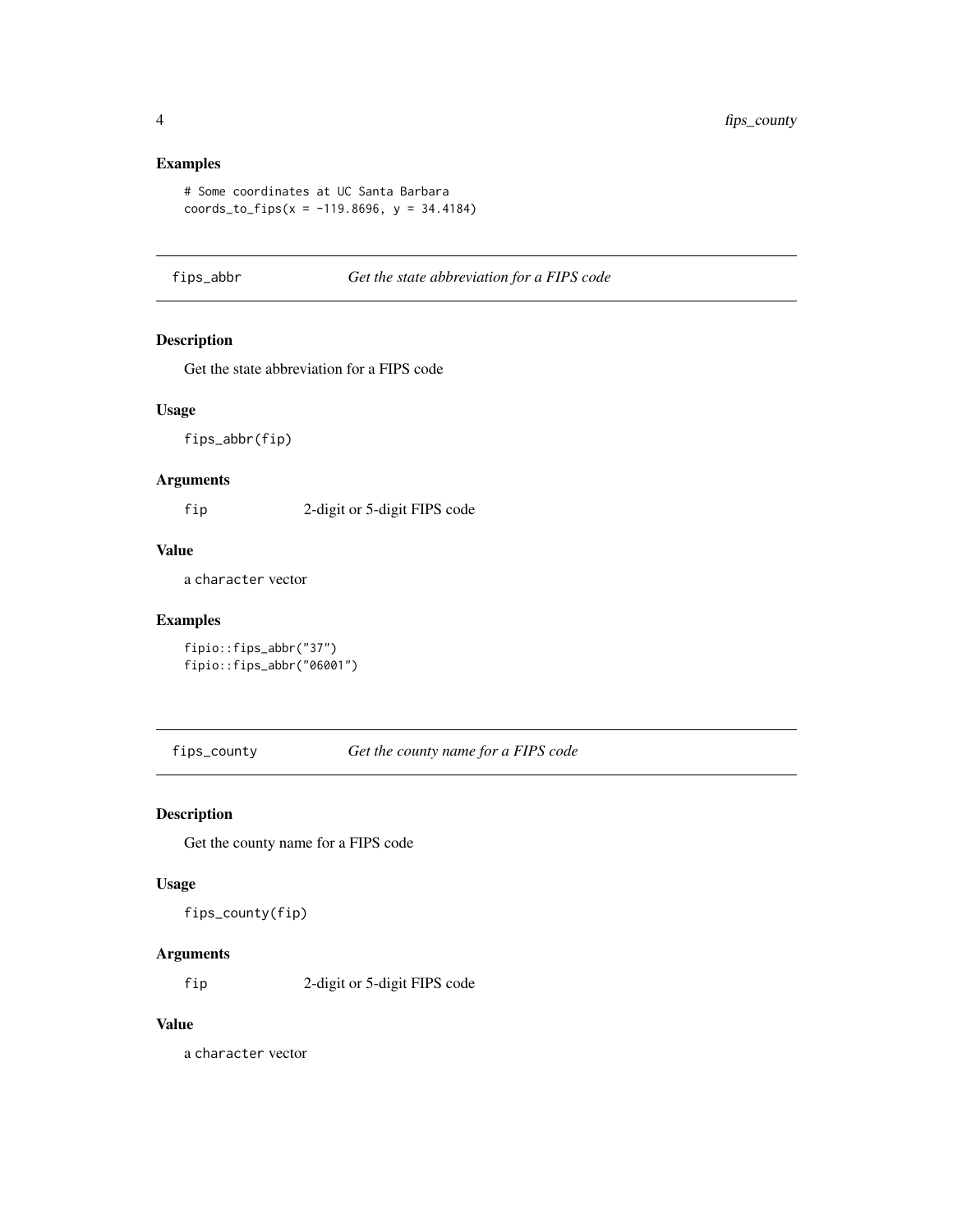#### <span id="page-4-0"></span>fips\_geometry 5

#### Examples

```
fipio::fips_county("37129")
fipio::fips_county("06001")
```

```
# 2-digit FIP codes will not work
fipio::fips_county("37")
```
fips\_geometry *Get the geometry for a FIPS code*

#### Description

Get the geometry for a FIPS code

#### Usage

fips\_geometry(fip)

#### Arguments

fip 2-digit or 5-digit FIPS code

#### Value

an sfg/sfc object

#### Examples

```
## Not run:
fipio::fips_geometry("37")
fipio::fips_geometry("06001")
```
## End(Not run)

fips\_metadata *Get the metadata for a FIPS code*

#### Description

Get the metadata for a FIPS code

#### Usage

fips\_metadata(fip, geometry = FALSE)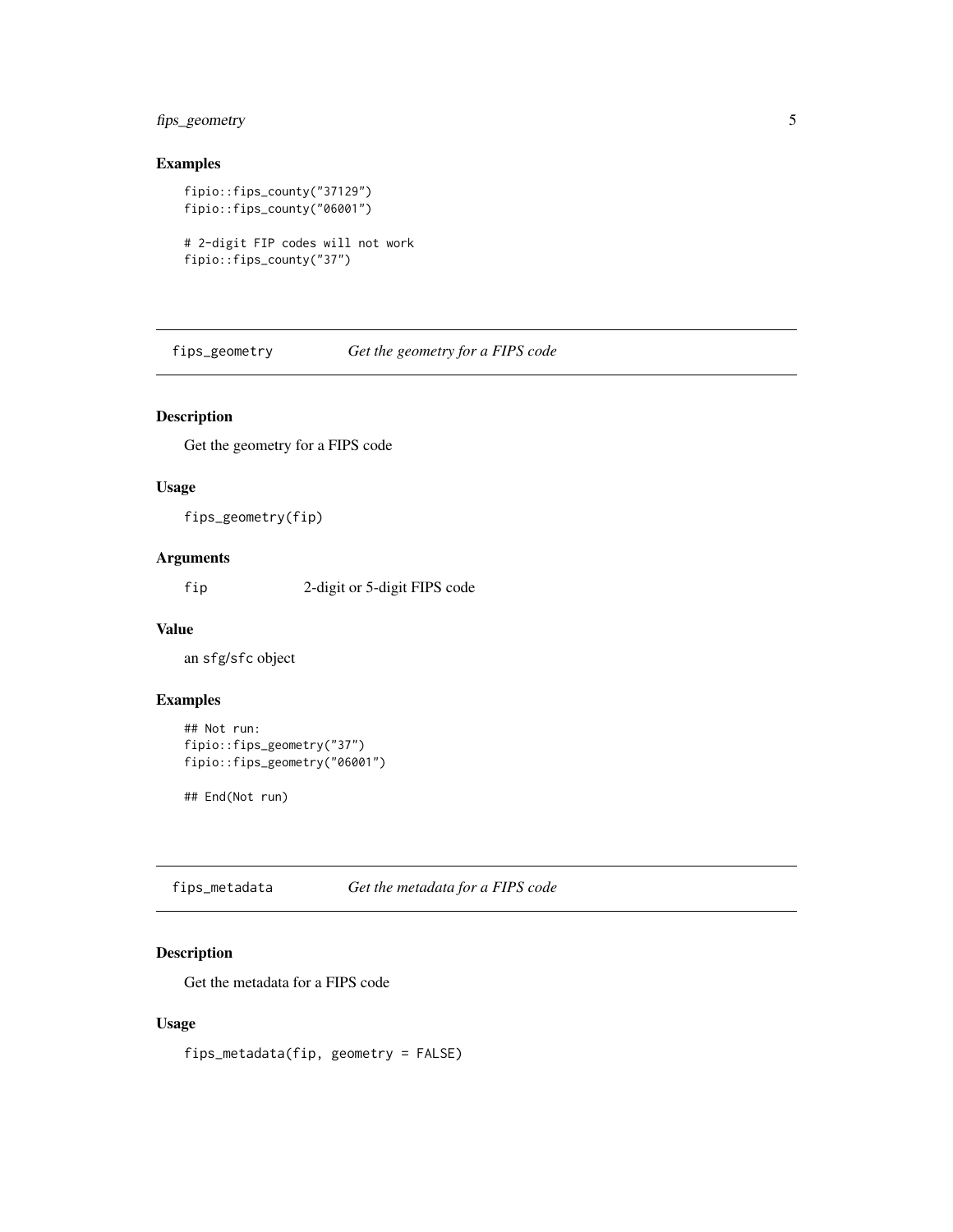#### <span id="page-5-0"></span>Arguments

| fip      | 2-digit or 5-digit FIPS code       |
|----------|------------------------------------|
| geometry | If TRUE, returns a geometry column |

#### Value

a data.frame

#### Examples

```
fipio::fips_metadata("37")
fipio::fips_metadata("06001")
```
fips\_state *Get the state name for a FIPS code*

#### Description

Get the state name for a FIPS code

#### Usage

fips\_state(fip)

#### Arguments

fip 2-digit or 5-digit FIPS code

#### Value

a character vector

#### Examples

```
fipio::fips_state("37")
fipio::fips_state("06001")
```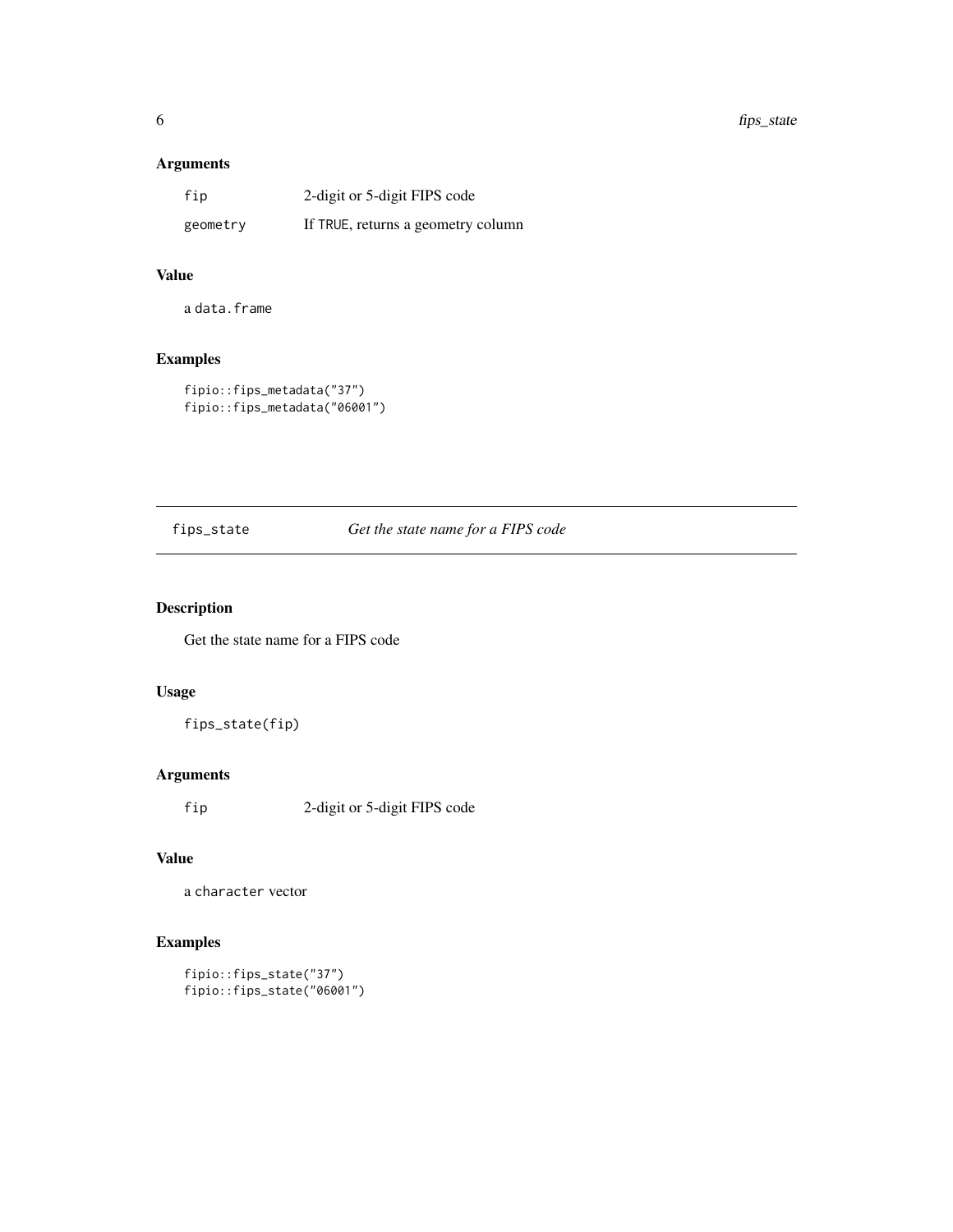<span id="page-6-0"></span>using\_fastmatch *Get the matching function that* fipio *is using*

#### Description

This function is primarily for debugging purposes, or for ensuring that the correct matching function is used.

#### Usage

using\_fastmatch()

#### Value

TRUE if fastmatch::fmatch is used.